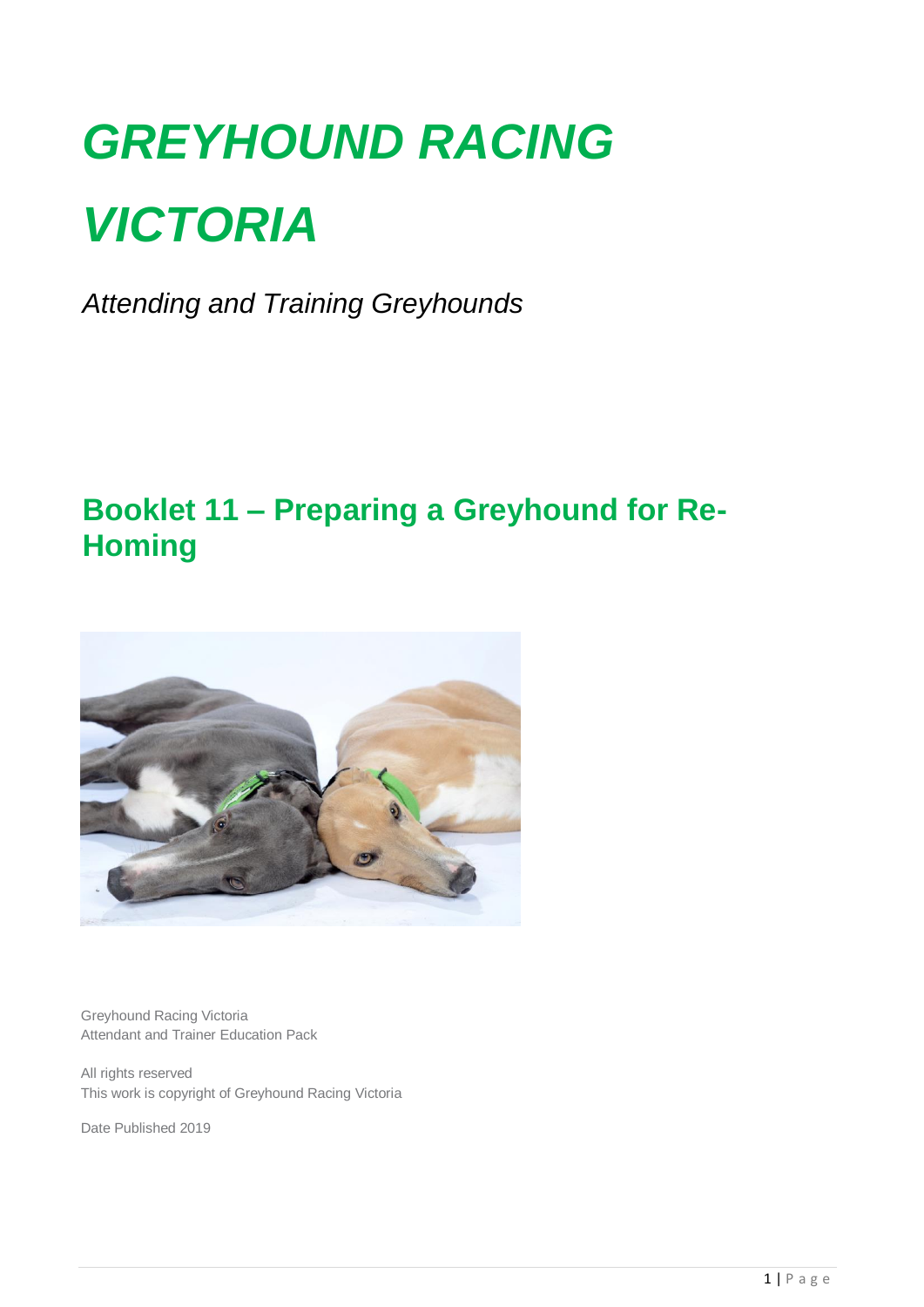This is the eleventh in a series of booklets that support you in attending and training racing greyhounds.

- Booklet 1: Introduction
- Booklet 2: Greyhound Basics
- Booklet 3: At the Race Track Kennelling, Preparing for Racing, Boxing and Catching
- Booklet 4: At the Race Track After the Race
- Booklet 5: Occupational Health and Safety
- Booklet 6: Completing the Assessment
- Booklet 7: Setting Up an Optimal Training Environment
- Booklet 8: Greyhound Health
- Booklet 9: Education and Training
- Booklet 10: Nominating
- **Booklet 11: Preparing a Greyhound for Re-Homing**
- Booklet 12: The Public Trainer
- Booklet 13: Advanced Knowledge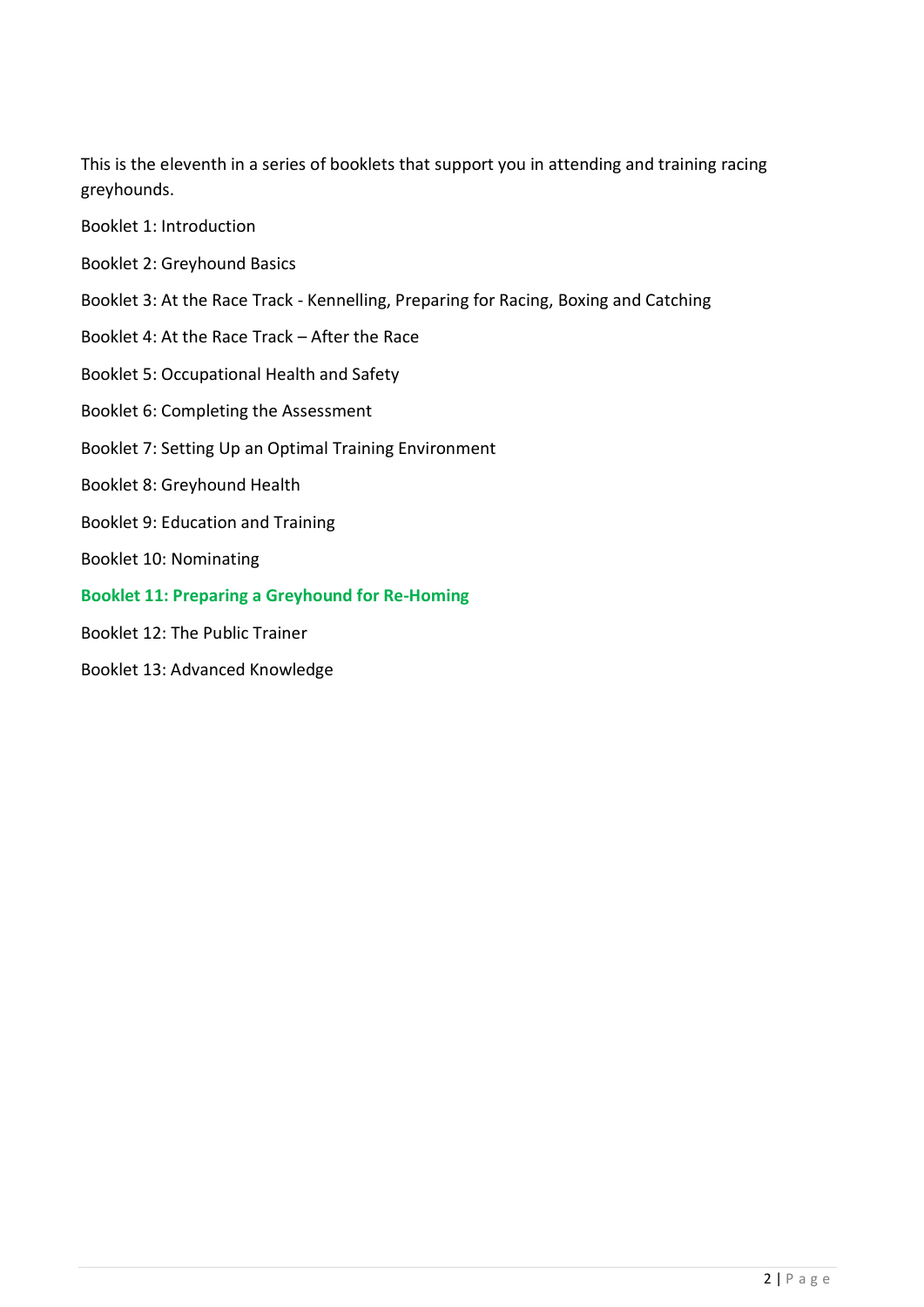## **Preparing a greyhound for re-homing**

## **11.1 What happens to a greyhound when racing or breeding career is over?**

Most greyhounds finish their racing career by the age of 3-5 years. As the average natural lifespan of a greyhound is 10-15 years, this means that they still have plenty of good years still in them and most will make great pets**. It important that a plan is put in place early on in relation to re-homing options at the end of the greyhounds racing career**. Many owners or trainers will keep the greyhound themselves as a pet or will rehome the greyhound to a family member or friend.

#### **Importance of early socialisation**

Providing a greyhound with experiences outside of the racing environment early on in its life, and throughout its racing career, is likely to increase the greyhound's ability to transition easily to life as a pet. Increased socialisation at the conclusion of a greyhound's racing career is very important, however, this should build on experiences already undertaken throughout the greyhound's life and during a number of key periods.

**Primary Socialisation Period**: the first part of rearing that is critical to success is what is commonly called the 'socialisation' or 'critical learning' period, which occurs at approximately 3-20 weeks of age. Learning continues beyond this but happens more slowly. Greyhounds need to be exposed (in a positive manner) to as wide a range of stimuli as possible at this age, including dedicated periods of human and other animal contact and socialisation (i.e. not limited to feeding time). Unfortunately, what is learnt can be forgotten, so ongoing socialisation and exposure to various situations throughout their lifetime is required.

**Fear Impact Periods**: greyhounds are particularly sensitive to fear during two key periods of their life, commonly around 8-10 weeks of age and 9-10 months of age (but may also occur outside of these times). During these periods, greyhounds are prone to developing excessive fear of something that they have had a bad experience with. This can develop into generalised fear where they become timid about many things, or a 'nervous wreck'. These greyhounds can become aggressive in some circumstances (commonly 'fear biting') and present challenges when it comes to re-homing.

It is important to identify fear periods with each puppy (if they occur) and take active steps to prevent negative experiences, as well as appropriate and positive training to rectify these behaviours if they arise. A veterinarian or other qualified animal behaviour expert can assist with training and support in this area.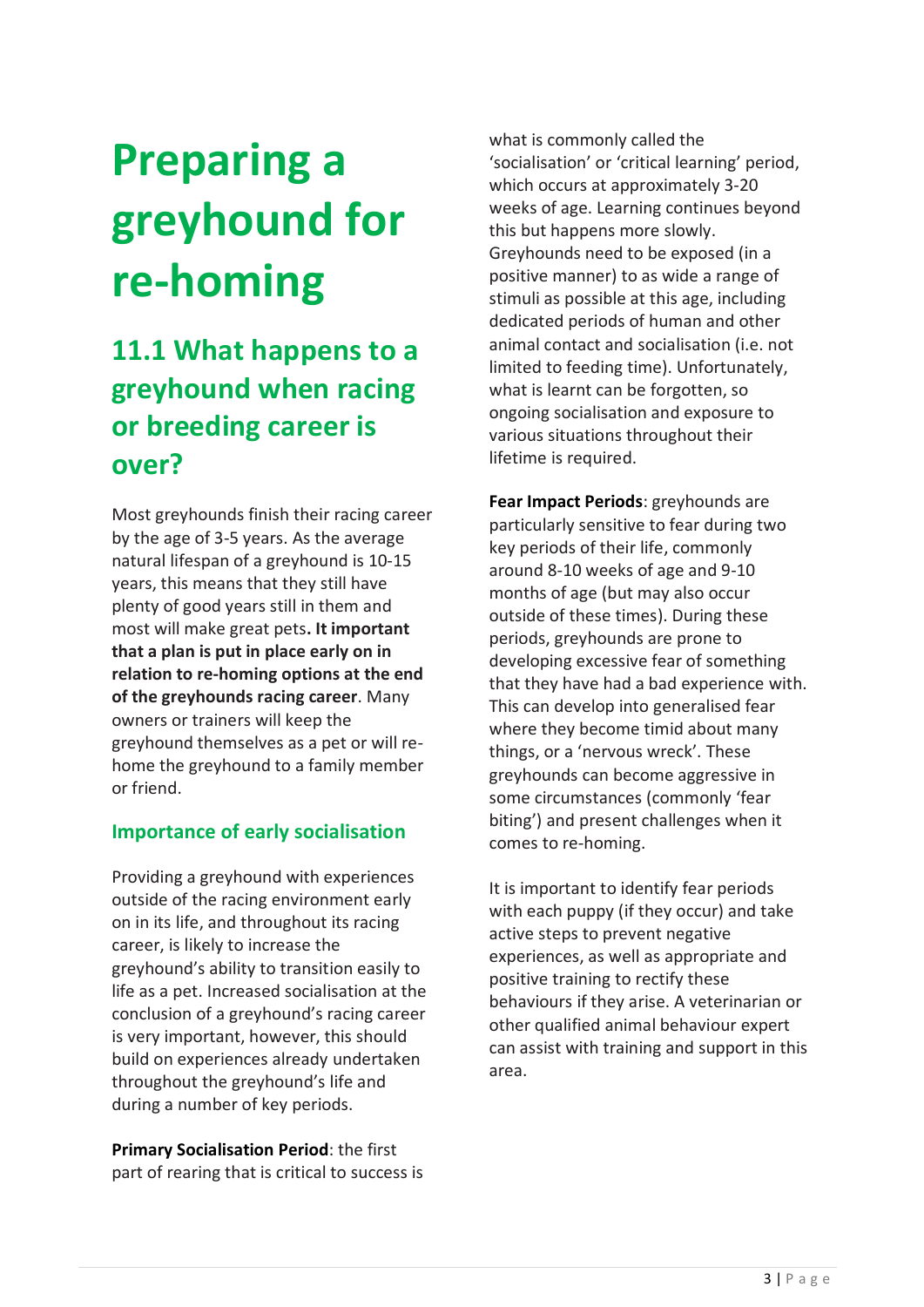

## **11.2 Wind down period and preparation for rehoming**

GRV recommends that greyhounds undertake at least a 28-day wind down period from all race related activities to give the greyhound the best chance to successfully transition into a pet life. While this is the minimum wind down period required for a greyhound to be accepted into the Victorian Greyhound Adoption Program (GAP), preparation for re-homing will ideally take at least eight weeks.

The wind down period is also mentioned in Victorian Local Racing Rule 42.6 (LR 42.6) that requires greyhounds undertake a 28-day wind down period before an owner can consider euthanasia (unless the greyhound is suffering from a serious medical condition). Please note that a greyhound can be re-homed at any time during the wind down period if a suitable home is found. It is however recommended that the new owner be informed that the greyhound has not undertaken a full wind down period.

It is important to strive for a successful adoption from the beginning and the key to success is offering as much information as possible. This allows the adopter to



clearly understand what their new greyhound might be like and what they will need during their transition to pet life.

#### **Housing**

During a wind down period, greyhounds should be provided with at least 15 square metres (preferably some of it grassed) to allow for self-exercise and play during the day. This will provide the greyhound with the opportunity to get used to larger spaces that are similar to those they will experience in a new home as a pet.

#### **Feeding and weight**

During a wind down period the greyhound's diet should be adjusted to allow some weight gain over and above its optimal racing weight. The amount of weight gain will vary depending on the individual greyhound; but will be on average at least two kilograms during the wind down period. You should speak to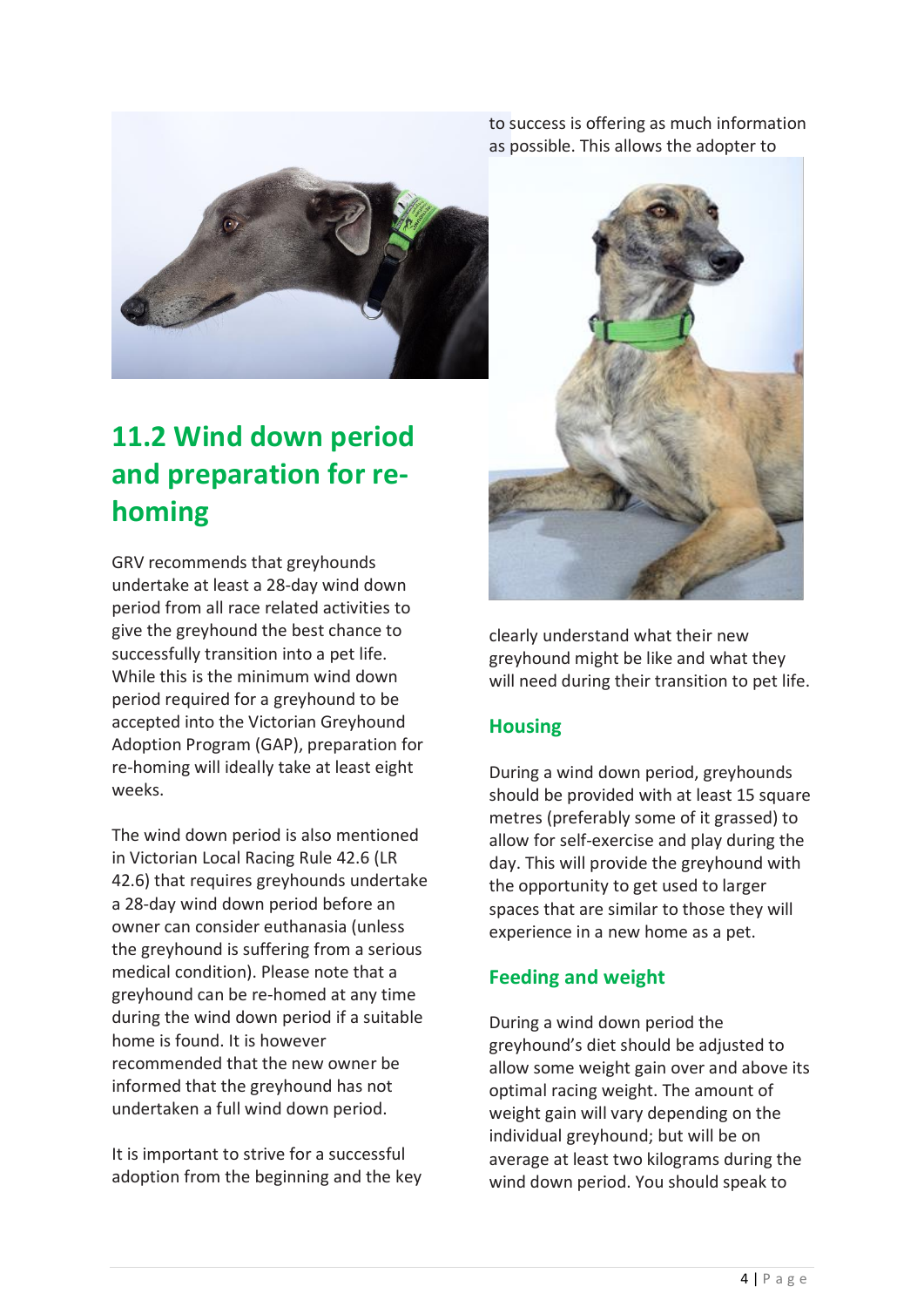your veterinarian for guidance or if you have any concerns.

#### **Veterinary check and de-sexing**

To assist in preparing your greyhound for re-homing, a veterinary check should be undertaken to identify if they are carrying any lasting racing injuries or health conditions which require short or longterm treatment. Their teeth should be cleaned, and toe nails trimmed. The greyhound should also have a current C5 vaccination, and up to date parasite treatment.

It is highly recommended that your greyhound is de-sexed as soon as possible after the decision to retire has been made, and prior to re-homing. De-sexed dogs living in the community cost significantly less to register with local council and some local councils have mandatory de-sexing orders in place which means the greyhound could not be registered until it is de-sexed. In addition, there is some evidence that shows that de-sexing can reduce a greyhound's tendency to show undesirable behaviours; such as, being overly boisterous and lowlevel aggression towards other dogs. Desexing also has important health benefits including a reduction in the chances of developing some reproductive cancers, and in male dogs, prostate issues.

#### **Developing pet life skills in your greyhound**

Pet life skill training is about teaching your greyhound how to relax and positively engage with the environments, individuals, animals and sounds that they will encounter as a pet. These encounters are often new and can be a little overwhelming for your greyhound at first.



It is important that all experiences are provided in is as positive a manner as possible; and at a pace that your greyhound is comfortable with. This pace will depend on the individual greyhound. Repeated exposure to situations which may cause stress, fear or aggression may make your greyhound's behaviour worse.

#### **Exercise and socialisation**

Exercise remains an important part of the greyhound's life during the wind down period and preparation for re-homing. During the wind down period, exercise should be slowly decreased.

Socialisation is about getting your greyhound used to life in a family. Life in a family often involves interactions with a small number of people frequently, a large number of people infrequently. small and medium dogs, cats and other animals, loud noises and multiple noise sources. Pet dogs also often spend time on their own, without humans or other dogs for company, while most greyhounds will have been in the company of other greyhounds during their racing life.

The greyhound should have a minimum of 60 minutes exercise and socialisation daily. This could consist of combinations of the following activities:

• gentle exercise daily in an area containing natural daylight;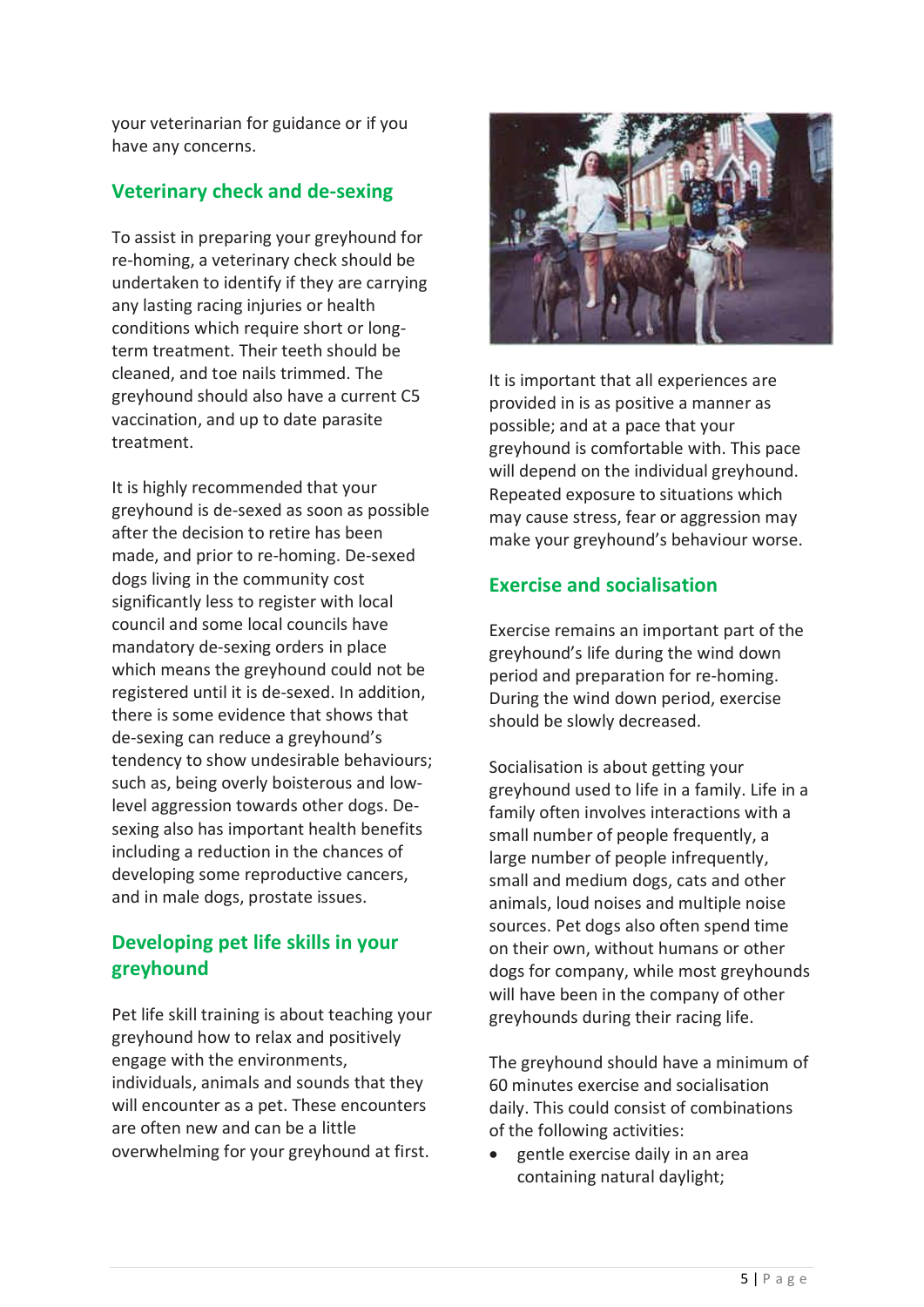- walking on a leash;
- exposure to people through handling and play; exposure to different environmental stimuli such as toys, chew/food toys, bones etc.

Other great socialisation activities include:

- exposure to different flooring surfaces such as carpet, concrete, tiles, wood floors, bricks and stairs;
- exposure to people in a nontraining/racing setting such as play time or professional obedience training;
- travelling inside a car (properly secured) as opposed to in a dog trailer;
- exposure to small dogs and other larger dogs (the greyhound should be muzzled, on leash and under the control of a responsible adult at all times with the interaction immediately ceased if the greyhound shows signs of undesirable behaviour including barking, lunging, growling, snapping or stalking).

Remember, if you are exposing a greyhound to other dogs, animals and young children, this should be in a controlled environment and in as positive a way as possible.

#### **Noises**

Exposure to noises should, initially, be done in an environment where your greyhound feels safe and secure. It may be useful to play noise exposure CDs to greyhounds in a kennel environment, or to expose your greyhound to sounds and noises from the safety of a crate. However, if your greyhound has never been crated, you will need to spend some time training them to feel comfortable and safe in the crate. If your greyhound shows signs of distress when exposed to

unfamiliar noises, please contact a pet dog trainer for advice.



#### **Isolation**

Most pet dogs experience periods of isolation from humans or other animals. To determine how well your greyhound copes with isolation experiences, you should slowly introduce them to short, positive periods of isolation increasing to longer times (2-3 hours) if they are coping well. If at any time your greyhound becomes distressed and appears to be putting itself in danger, you should stop the isolation exercises and seek help to develop a training plan for this behaviour.

Begin with 10-20 minutes' isolation from humans and other animals daily with toys or food rewards, if the greyhound appears to be coping well increase to 40-60 minutes every second day with toys or food rewards, increasing to 2-3 hours.

#### **Handling and basic pet skills**

Handling is about providing your greyhound with positive interactions with humans and other animals in a controlled environment. Only allow your leashed and muzzled greyhound to meet new animals or people when they are calm and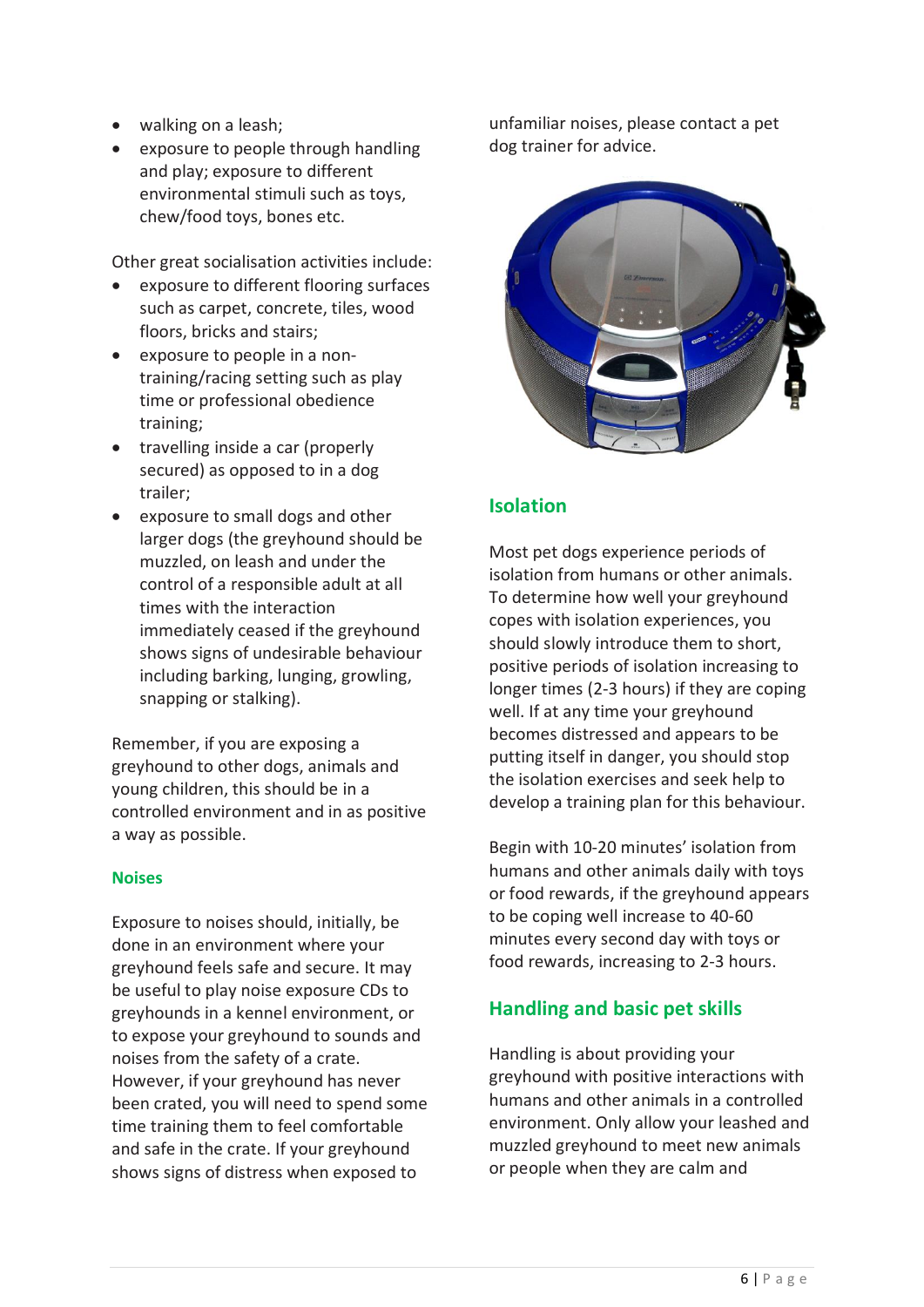relaxed; and can approach on a loose leash. If your greyhound shows signs of predatory or aggressive behaviour including barking, lunging, growling, snapping or stalking, or signs of distress such as withdrawal or avoidance, you should immediately remove them from the area. Seek help from an expert (animal/veterinary behaviourist or qualified dog trainer).

Most greyhounds will have learnt basic handling and pet skills well before retirement; such as appropriate toilet training. If your greyhound has not been toilet trained, this training should occur during the wind-down period. Further pet skills that the greyhound should be taught include:

- staying calm when washed;
- not jumping up on people;
- not to push through doors;
- learning to come when called.

If you require any advice on how to best teach your greyhound pet skills, you are welcome to contact GAP on 03 5799 0166 for information.

## **11.3 Re-homing greyhounds with prey drive - maintaining the reputation of the breed as a great pet**

Prey drive refers to an animal's natural desire to chase and kill prey animals for food. This exists in many animals and all breeds of dogs, but in dogs is more evident in sight hounds (including greyhounds). Prey drive is also referred to as 'predatory behaviour' or 'predation', and mostly occurs when the dog is relaxed and in a positive mental state.



If a greyhound doesn't recognise a small dog as being a dog (sometimes due to inadequate early socialisation), it may see the other dog as prey animal and exhibit predatory behaviour towards it (called 'dog-on-dog predation').

The GAP Pre-entry Assessment is designed primarily to detect predatory behaviour towards small dogs. Only those greyhounds showing minimal or manageable predatory behaviour towards small dogs will pass the GAP Pre-entry Assessment. Similarly, greyhounds (like many dogs) may display predatory behaviour towards other small animals such as cats or chickens.

Greyhounds can be taught to recognise these animals as fellow pets and not prey, but this may take some time and require careful introductions using a muzzle. While a greyhound may be well behaved with other pets that it knows well, it can show predatory behaviour towards other unfamiliar small animals in different environments, such as at the park.

Prey drive is a very different behaviour to aggression which is usually anxiety or fear-based; where the dog is in a negative mental state. In the cases the aggression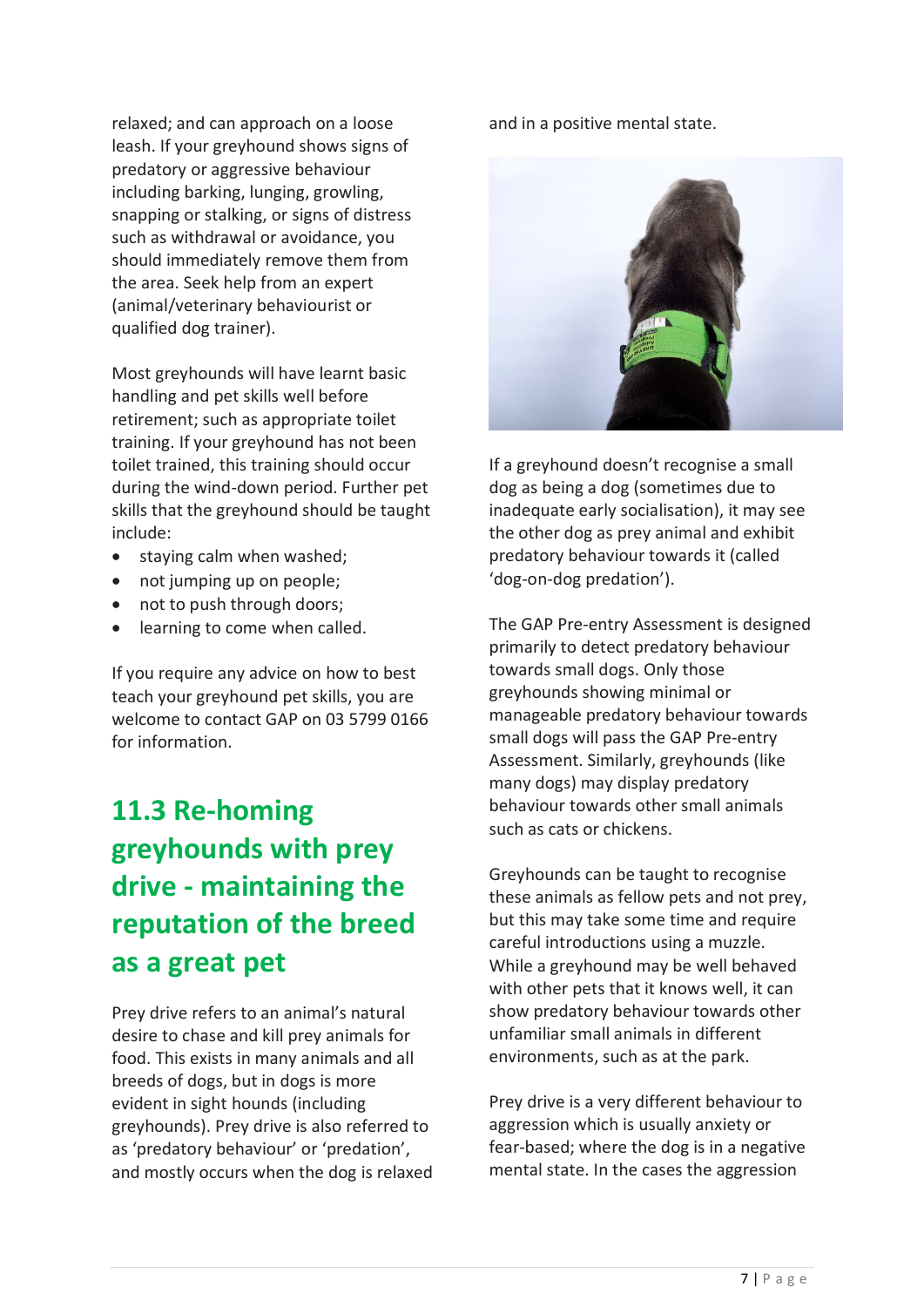is a protective mechanism.

#### **Prey drive is not related to chase motivation.**

Chase motivation is the desire to chase an object that is not an animal. Some greyhounds with strong chase motivation can be very safe with small dogs (i.e. low levels of predatory behaviour towards small dogs), while some quiet greyhounds, who do not chase the lure well, can show high levels of predatory behaviour towards small dogs. Many GAP greyhounds have had high career winnings, which proves they are good chasers, but understand that a small dog is one of their own species and that they should not exhibit predatory behaviour towards it.

If you wish to undertake your own rehoming efforts, it is important to have a good understanding of your greyhound's level of prey drive. This is particularly important now the legal requirement for greyhounds to wear muzzles in public was removed on 1 January 2019. Dog-on-dog predation is difficult to predict without testing your greyhound in a relaxed environment with an unfamiliar small dog.

#### **Assessing for prey drive**

GRV recommends that all greyhounds being re-homed in addition to being wound down for at least 28 days (mandatory for greyhounds being assessed for GAP) have a proper small dog assessment before they move to their new pet home. While the GAP Pre-entry Assessment is usually for greyhounds being entered into GAP, if you would like a temperament assessment done for a greyhound going to a private home, please contact GAP and an assessment (called a PetCheck) may be arranged. If

the greyhound shows moderate or high levels of predatory behaviour, an experienced GAP Assessor will be able to provide information about further training and how to best manage the behaviour.



For further information about the GAP assessments, please phone (03) 5799 0166.

If you decide to make an assessment of your greyhound's prey drive yourself, you need to introduce your greyhound to an unfamiliar small dog and observe the greyhound's behaviour. This must be done safely by ensuring that your greyhound is muzzled and held on a leash at all times during the meeting. If the greyhound displays any of the behaviours below, you should cease the assessment immediately. Please contact GAP if you would like any information or advice because GAP staff are very experienced with predatory behaviour in greyhounds. Signs of predatory behaviour include:

- an upright stiff tail that is wagging quickly;
- intensely staring at the small dog with a stiff body position;
- stalking;
- teeth chattering or drooling;
- hovering above or over the shoulder/neck of the small dog;
- jumping at, or pouncing on, the small dog;
- lunging;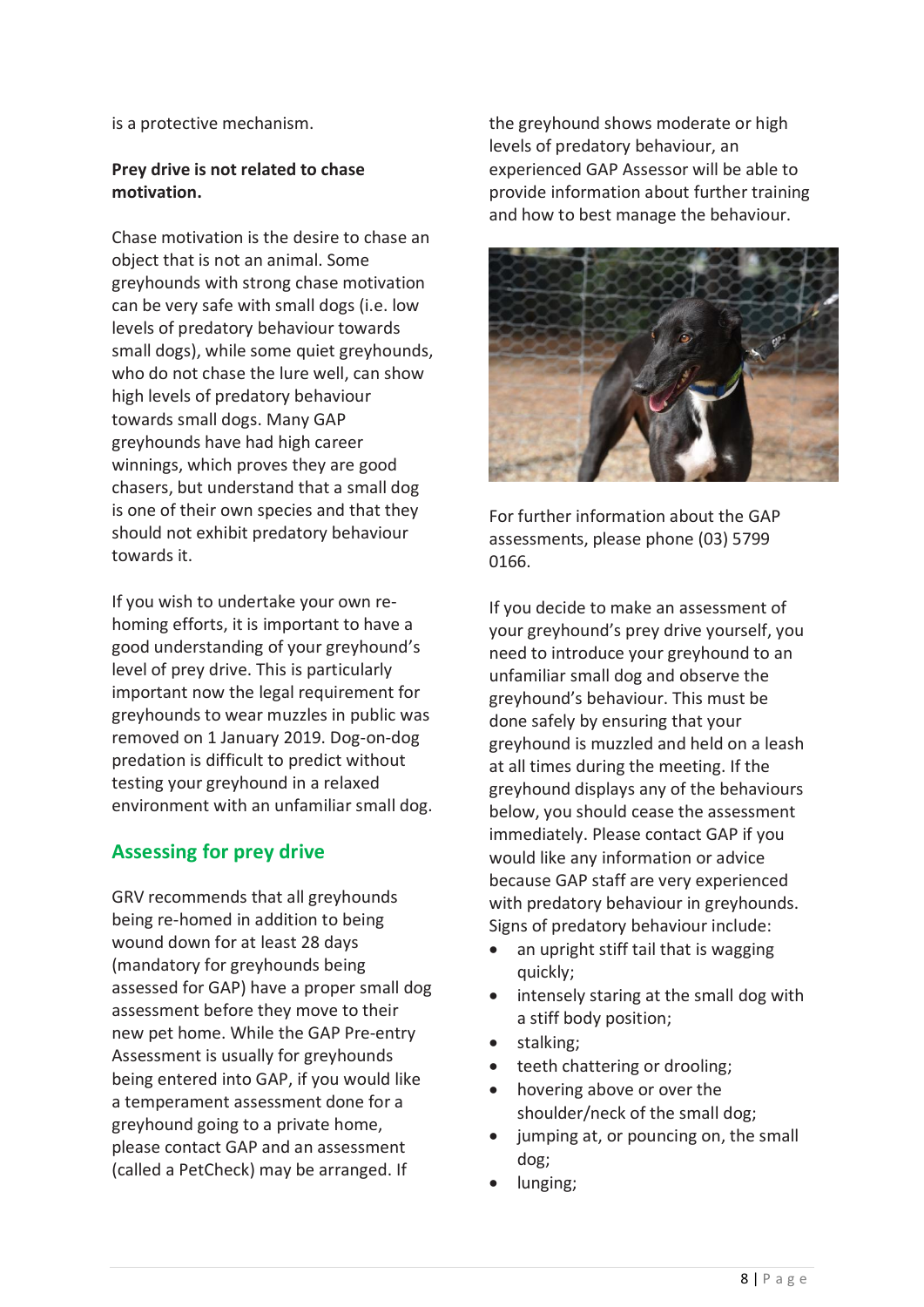- nose bunting or pawing at the small dog;
- barking at the small dog;
- chasing the small dog;
- attempting to grab (bite) the small dog.

Greyhounds that are safe with small dogs:

- will appear calm with their tail relaxed or wagging loosely;
- will show friendly interest in the small dog (like a normal greeting of two dogs in the park);
- will be easily distracted by the handler; and
- will be polite and calm towards the small dog.



Even if your greyhound shows moderate or high levels of predatory behaviour, this does not mean that it will be unsuitable for re-homing. They can still make a great pet in the right home, but there are a few things to remember:

1. You must inform the person adopting your greyhound that the greyhound has a level of prey drive that will need to be managed in public and around small dogs and/or other small animals. This discussion should occur before the adoption takes place to enable the potential new owner to decide whether the greyhound is right for their circumstances (for example, they may have a cat); and

2. You must remind all adopters that they should consider muzzling the greyhound while in public and legally must keep the greyhound on a leash. While the muzzling requirement for (non-GAP) pet greyhounds was removed by the Victorian Government from 1 January 2019, the leashing law for greyhounds remains in place. Adopters of greyhounds that have prey drive should be strongly encouraged to fit the greyhound with a muzzle while in public and/or if in the presence of small dogs or other small animals, despite there now being no legal requirement.

#### *It is important to the sustainability of the sport that pet greyhounds with prey drive are carefully managed through appropriate muzzling and leashing.*

#### **GRV re-homing support package**

GRV has released a re-homing support package to assist participants in privately re-homing retired greyhounds. The package contains all of the information outlined above and comprises of the following guides (available at [https://greyhoundcare.grv.org.au/rehomi](https://greyhoundcare.grv.org.au/rehoming/) [ng/](https://greyhoundcare.grv.org.au/rehoming/)

*The [Re-homing Guide -](https://greyhoundcare.grv.org.au/wp-content/uploads/2018/11/re-homing_package_information_for_participants_011218.pdf) Information for [Participants](https://greyhoundcare.grv.org.au/wp-content/uploads/2018/11/re-homing_package_information_for_participants_011218.pdf)*, provides important and practical information to assist participants with re-homing their greyhounds. This guide includes information about preparing your greyhound for re-homing, the wind down period and the requirements once a new owner is found.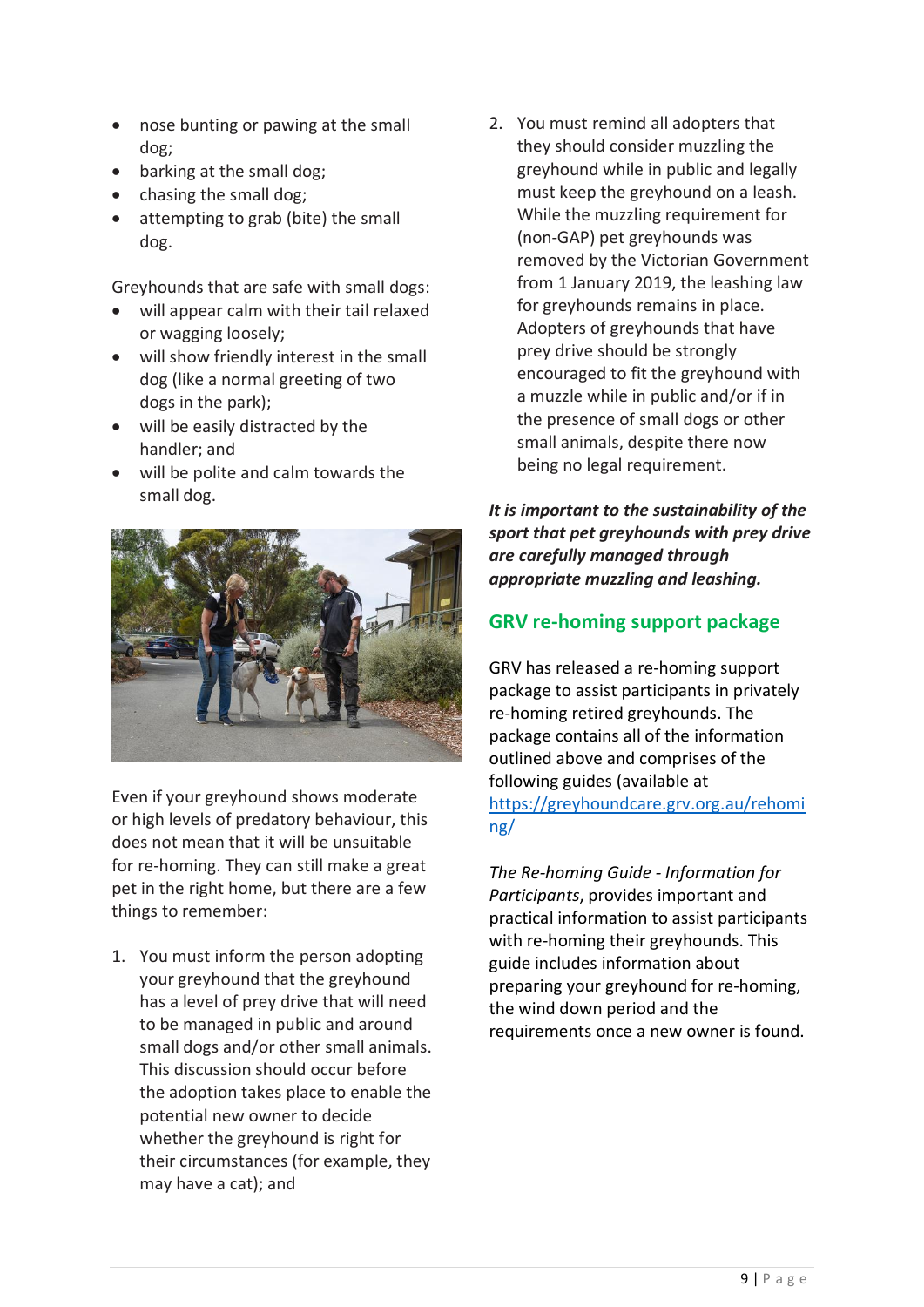## **RE-HOMING GUIDE INFORMATION PARTICIPAL**



*The Re-homing Guide - [Information for](https://greyhoundcare.grv.org.au/wp-content/uploads/2018/11/re-homing_package_information_for_new_owners_011218.pdf)  [New Owners](https://greyhoundcare.grv.org.au/wp-content/uploads/2018/11/re-homing_package_information_for_new_owners_011218.pdf)* has been developed for participants to pass onto the new owner of the greyhound. The guide includes a form for participants to complete that will ensure that all relevant information about the specific greyhound (including any health and/or behaviour issues) is passed onto the new owner, along with helpful information about caring for a greyhound and all legal requirements relating to pet greyhound ownership.

### **11.4 Re-homing options**

**RE-HOMING GUIDE** 

**INFORMATION FOR** 

**NEW OWNERS** 

A common place for a retired greyhound to be re-homed is through friends and family of owners, trainers and contacts of other participants within the industry. Many owners will choose to keep the greyhound themselves as a pet. GRV encourages owners and trainers to think carefully about re-homing options when first acquiring a greyhound.

Local and specialist greyhound re-homing agencies can also assist with re-homing.

If the owner is unable to re-home the greyhound themselves, they may seek to admit the greyhound to GAP (short for Greyhound Adoption Program or Greyhounds as Pets, depending on the state). The Victorian Greyhound Adoption Program is an initiative of Greyhound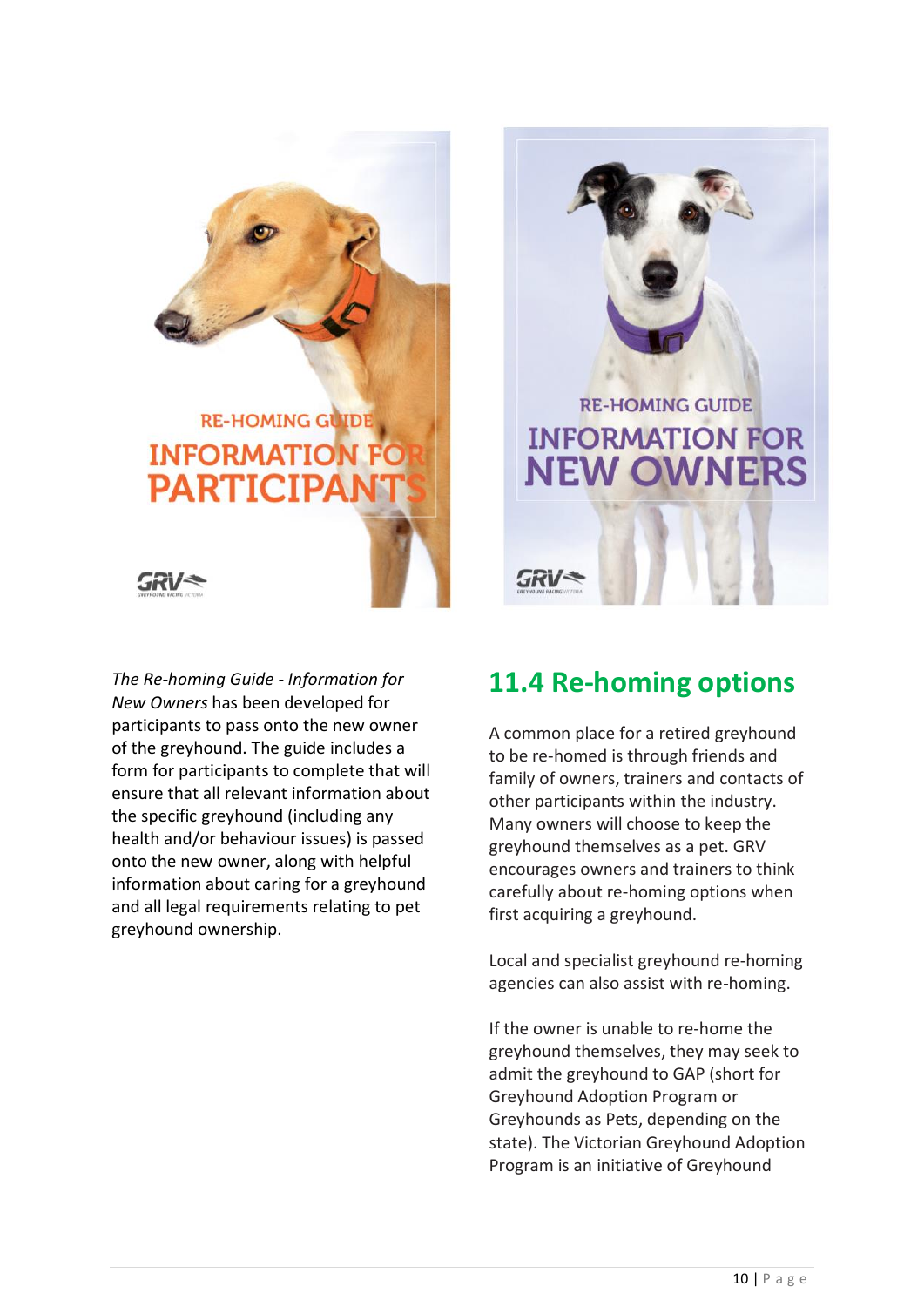Racing Victoria dedicated to assisting participants to find homes for greyhounds that are no longer suitable for racing.

#### **The Victorian GAP**

Greyhounds that are adopted via the Victorian GAP undergo a thorough temperament assessment to ensure that they are safe around small dogs and that they are safe to go un-muzzled in public with a new pet owner.

GRV participants and owners of GRV greyhounds do not have automatic assurance of entry into GAP. The program is provided to owners as a support mechanism only. GAP represents only a proportion of the re-homing efforts required by GRV participants under the Local Rules of Racing. GRV requires all owners to take responsibility for rehoming their greyhounds at the end of their racing career.

To gain admission to GAP, greyhounds must first pass the **GAP Pre-Entry Assessment**. The Pre-entry Assessment primarily assesses the greyhound's behaviour around small dogs and sociability towards people.

To be eligible for a **Pre-Entry Assessment**, the greyhound must not have must have undertaken any race-related activities for at least 28 days prior to the assessment date (i.e. a 28-day wind down). All greyhounds must also be vaccinated to the following requirements at least 10 days before the Pre-Entry Assessment (ask your veterinarian or contact GRV if you require clarification):

• **C3 vaccination** (Parvovirus, Distemper and Hepatitis) within the last 2½ years (or within 1 year if the last C3 was given earlier than 12 months of age); and

• **Kennel Cough vaccination** (both *Bordetella* and Parainfluenza) within the last 6 months where the *Bordetella* component is given as an intra-nasal or oral vaccine. *Note that while the intra-nasal Kennel Cough vaccine protects against both Bordetella and Parainfluenza, the oral vaccine only protects against Bordetella. Therefore, if using the oral vaccine, the Parainfluenza vaccine will have to have been given by separate injection (either on its own or as part of a C4 vaccine).*

Participants may book a **Pre-Entry Assessment** by calling GRV on (03) 8329 1100 or emailing gapbooking@grv.org.au.

A greyhound that **PASSES** the **Pre-Entry Assessment** will be admitted to the program and will undertake a full temperament test at the GAP facility.

A greyhound that **DOES NOT PASS** the **Pre-Entry Assessment** will remain with the participant, but still has many options available including the opportunity to be re-assessed at a later date, after further wind down and socialisation. GAP will talk to you about your options at the assessment.

When a greyhound passes the Pre-entry Assessment, then successfully completes the full GAP assessment, it will be desexed (if not done already) and made available for adoption with a GAP Green Collar.

When a greyhound passes the Pre-entry Assessment but is unsuccessful during the full GAP assessment, and/or is deemed unsuitable for a GAP Green Collar, it will not be made available for adoption via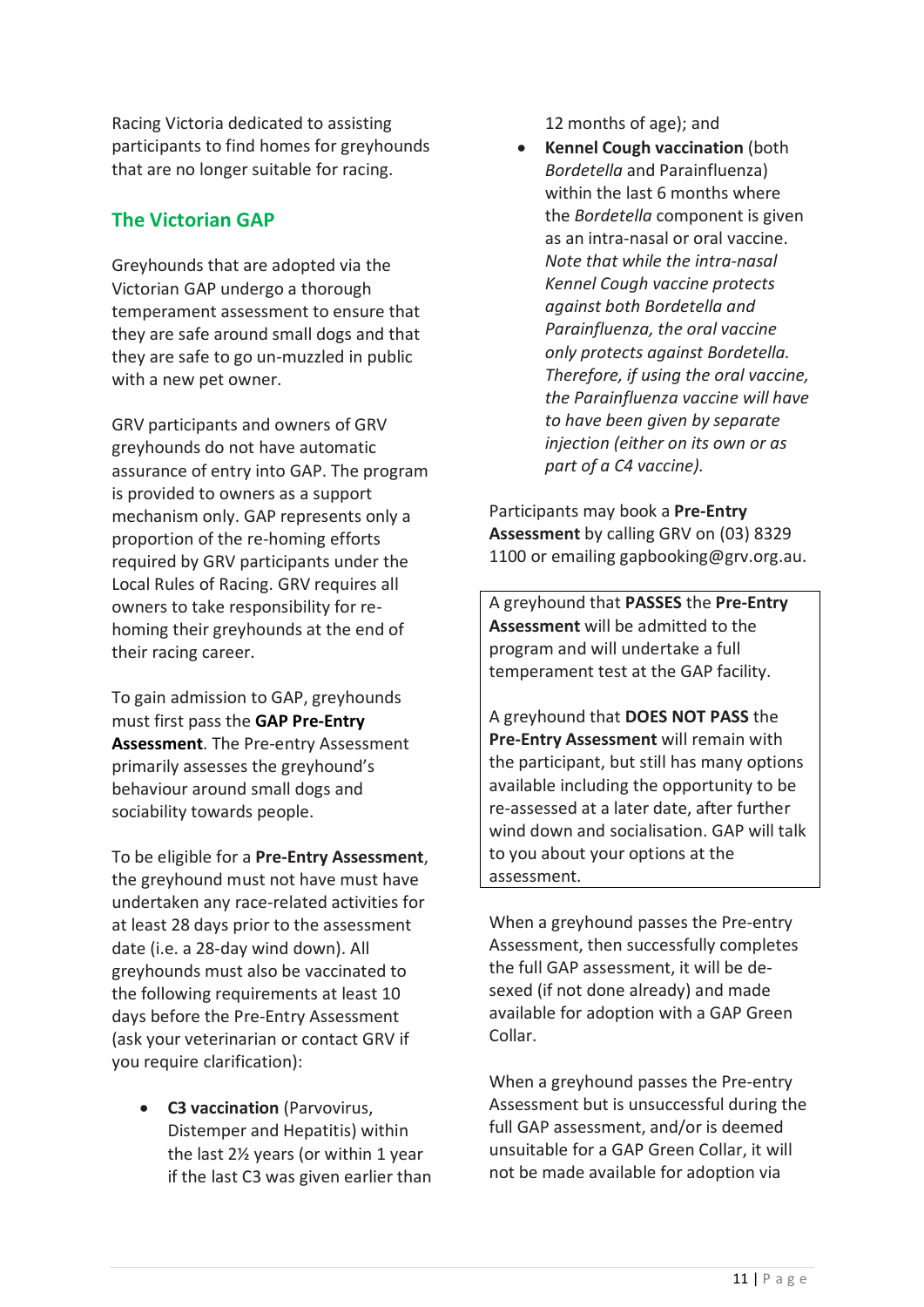GAP. In this case the owner may be encouraged to take the greyhound back and undertake further socialisation and training to prepare the greyhound for rehoming.

## **11.5 Local Rule 42.6 Minimum requirements for re-homing**

**Local Racing Rule 42.6** requires owners to undertake specific minimum re-homing attempts and to provide a minimum of 28 days wind down from racing relating activities before making any decision to euthanase a healthy greyhound. **Euthanasia of a healthy greyhound must be the absolute last resort and noncompliance with LR 42.6 is a Serious Offence.** 

#### **The 28-day wind down from racing related activities**

To give greyhounds the best chance to be successfully re-homed after racing, LR 42.6 requires that all greyhounds undertake a minimum wind down period of 28 days from racing related activities (including breaking, education, trialing, training or racing). During this period, owners should undertake activities (as outlined at section 12.2 above) that help prepare the greyhound for transition to life as a pet or arrange for such activities to occur (i.e. with the trainer). The wind down period should help an owner or trainer to understand the type of pet home the greyhound may be most suitable for.

More information is available in GRV's *Racing to Retirement Guide* and the *Rehoming Guide - Information for Participants*. These guides include

retirement and re-homing checklists and can be found here: [https://greyhoundcare.grv.org.au/retirem](https://greyhoundcare.grv.org.au/retirement-from-racing/) [ent-from-racing/](https://greyhoundcare.grv.org.au/retirement-from-racing/) and [https://greyhoundcare.grv.org.au/rehomi](https://greyhoundcare.grv.org.au/rehoming) [ng](https://greyhoundcare.grv.org.au/rehoming)



A greyhound can be re-homed at any time during the wind down period. As such, if a new home is already arranged for the greyhound, that greyhound may be retired and re-homed immediately following its last race or any other racing related activities; or if a home is found during the wind down period, the greyhound can be re-homed before the 28 days is up. The purpose of imposing a mandatory wind down period is to provide greyhounds at the end of their racing career with the best chance of being re-homed.

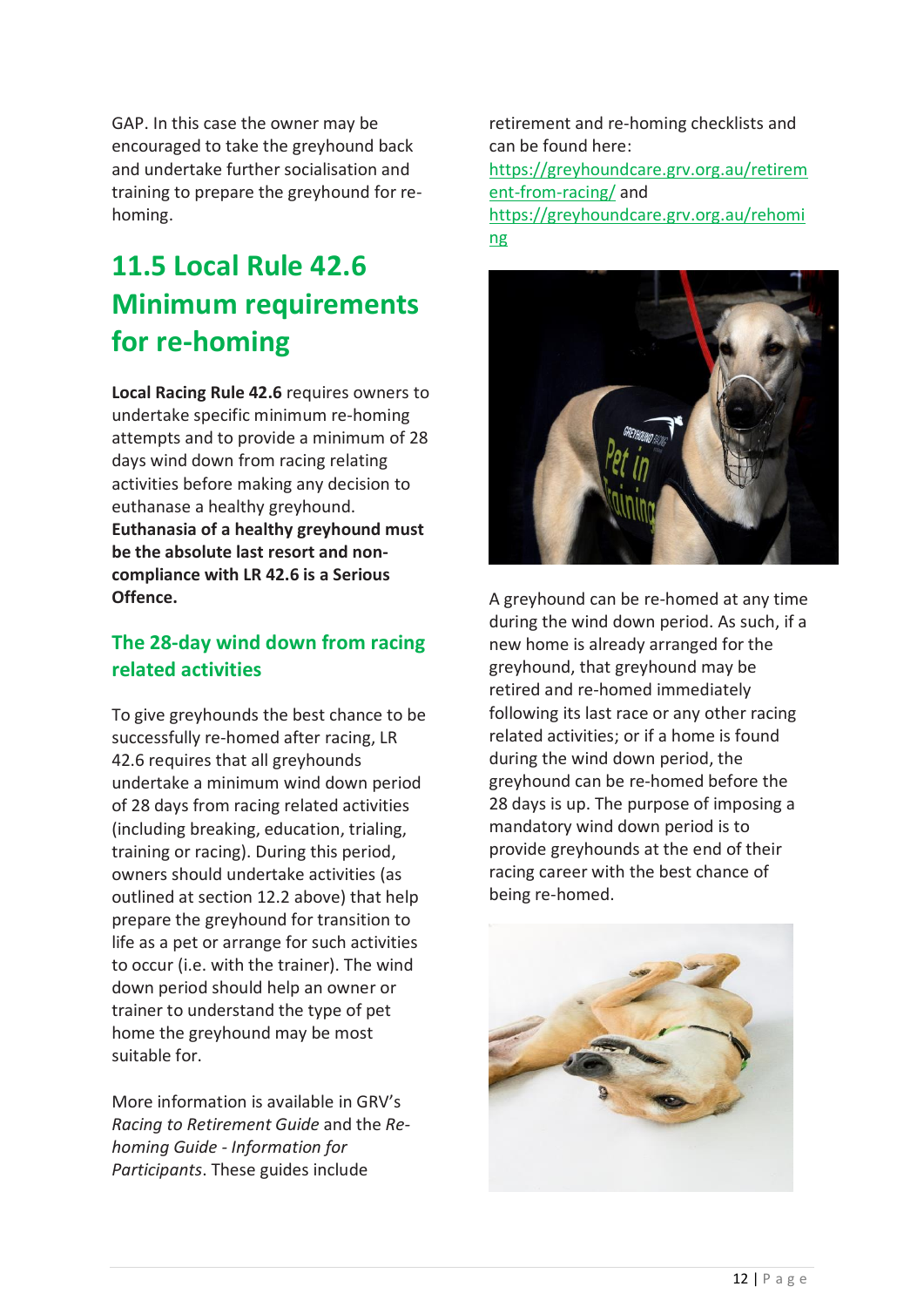#### **Genuine efforts to re-home**

Following the 28-day wind down period, owners are required to make specific genuine re-homing attempts before making any decision to euthanase.

Under LR 42.6, owners must make at least one genuine attempt of each of the following re-homing options before making any decision to euthanase (in addition to the 28-day wind down period):

- a) seek to re-home the greyhound with at least **two appropriate third parties**; and
- b) seek the greyhound's admission to the **Greyhound Adoption Program**; and
- c) seek to re-home the greyhound through at least one **other re-homing or rescue agency**.

The aim is to successfully re-home the greyhound, and re-homing attempts can be completed in any order.

Detailed records of re-homing attempts must be kept and must be provided to GRV upon request.

#### **Notice of Intention to Euthanase**

The final part of LR 42.6 is the Notice of Intention to Euthanase (NoI). Where all attempts at re-homing are unsuccessful, and a decision to euthanase is made, an owner must submit a NoI (preferably via FastTrack) at least 14 days BEFORE carrying out the euthanasia. The NoI on FastTrack requires the owner to certify that they have undertaken the wind down period and made all the required attempts to re-home their greyhound. The wind down activities must continue throughout the NoI period.

**Failure to submit a NoI or comply with the mandatory 14 day waiting period after submitting it is a Serious Offence**. If, after submitting the NoI, the owner wants to trial or race their greyhound, the NoI should be cancelled before commencing training to trial or race. When the greyhound is ready to be retired again, the owner will need to commence the retirement process from the beginning.

#### **Medical exemption from rehoming and NoI requirements**

If a greyhound is suffering from a **serious medical condition** (illness or injury) **that causes significant pain or discomfort, or a marked reduction in quality of life**, the owner may be exempt from the wind down, re-homing and NoI requirements of the rule. If seeking a medical exemption, the owner must obtain certification from a registered veterinarian using the GRV Euthanasia Certificate. This certificate contains the certification required by a veterinarian under LR42.6(e) and is the only euthanasia certificate that will be accepted by GRV in support of a medical exemption. A copy of this certificate can be downloaded from the Care and Standards website.

#### **Behavioural exemption from rehoming requirements**

If a registered veterinarian certifies that a greyhound is **displaying significant behavioural characteristics that negatively impact on its suitability as a pet,** including aggression towards humans or other animals, the owner may apply for an exemption from the re-homing requirements of LR 42.6.

**The owner must still complete the 28 wind down period and submit a NoI before carrying out the euthanasia**. If